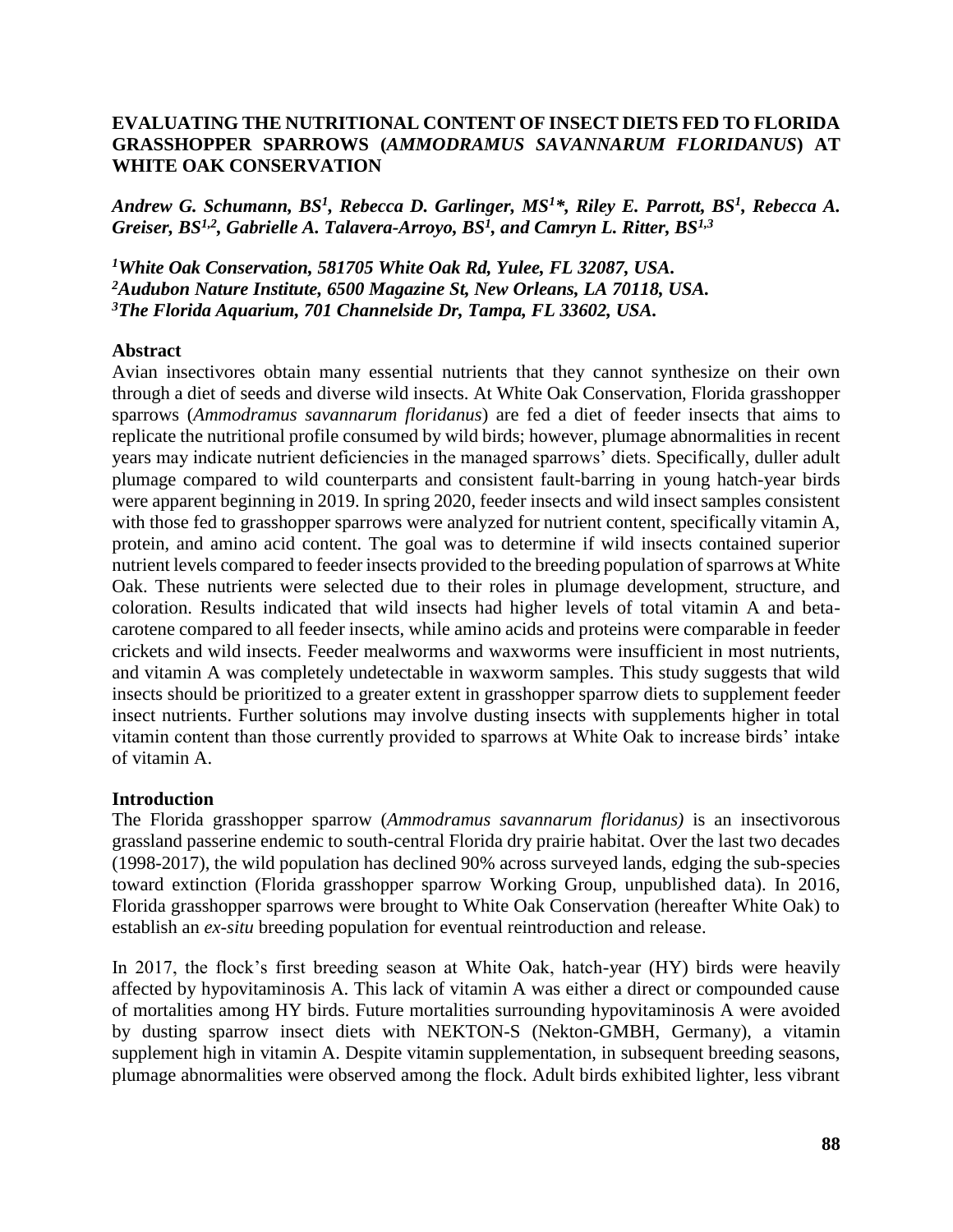feather coloration compared to wild birds, and many HY birds developed heavy fault-barring and pale-barring across flight feathers.

The goal for this nutritional analysis was to determine if the commercial feeder insect diets fed to Florida grasshopper sparrows at White Oak are deficient in nutrients that are critical for plumage coloration, health, and development. To examine this, gut-loaded feeder insects routinely fed to sparrows during breeding season were analyzed for essential nutrient content. Feeder insect nutrients were then compared to those of wild insects to determine if sparrow diets are nutritionally inferior to those consumed by wild birds and if so, to determine which specific nutrients are lacking in feeder insect diets.

## **Methods**

## *Sparrow Diet Overview*

During breeding season at White Oak, grasshopper sparrow diets consist of commercial passerine seed (Higgins Supreme Finch Seed, Higgins Premium Pet Foods, Miami, FL 33167), insectivore grain (Mazuri Exotic Animal Nutrition, Richmond, IN 47374) and three types of feeder insects: crickets (*Acheta domesticus*), mealworms (larval form of the darkling beetle, *Tenebrio molitor*), and waxworms (larval wax moth, *Achroia grisella*). All feeder insects are supplied by Premium Crickets (Winder, GA 30680). A combination of these insects is given twice a day to all sparrows. Amounts of each type of insect are dependent on the number of birds and age of chicks in each enclosure. Waxworms are only given to pairs with chicks and newly independent HY birds.

Feeder insects are dusted with NEKTON-S, a vitamin supplement, at every feeding to increase nutritional value. Calcium dust (Zoo Med Avian Calcium, Zoo Med Labs, Inc, San Louis Obispo, CA 93401) and ESB Plus dust (Pantex Holland, BV, The Netherlands), a coccidia-stat supplement, are given on insects on an alternating schedule throughout the breeding season.

Wild, native insects are provided as often as possible, with a goal of supplementing each enclosure with wild insects once every day. The amount provided is dependent upon staffing, weather conditions, and the insect population at collection sites. Enclosures with chicks or newly independent HYs are prioritized for wild insects if the whole flock cannot be supplemented. Native insects are only fed out during breeding season due to a decrease in insect populations during colder off-season months. Native insects are not dusted with vitamin supplements prior to feeding.

Sparrow winter diets consist of commercial passerine seed (Higgins Supreme Finch Seed), insectivore grain, and feeder mealworms only. Like wild sparrows (Skipper & Kim, 2013), Florida grasshopper sparrows at White Oak adapt winter consumption to rely heavily on seed and decrease insect intake. Because the nutrition contents of commercial seed are readily available, the current study focuses on feeder and wild insect nutrition content and does not discuss seed nutrients.

# *Sampling Methods*

# *Feeder Insects*

Prior to sampling for analysis in Spring 2020, feeder insects delivered to White Oak in a single shipment were gut-loaded following White Oak's diet protocol. This requires all insects to be gutloaded for at least 24 hours before being fed to sparrows. Crickets were fed Fluker's® High-Calcium Cricket Diet and Fluker's® Cricket Quencher Calcium Fortified (Fluker Farms, Port Allen, LA 70767) for 48 hours prior to sampling. Mealworms were gut-loaded with thinly sliced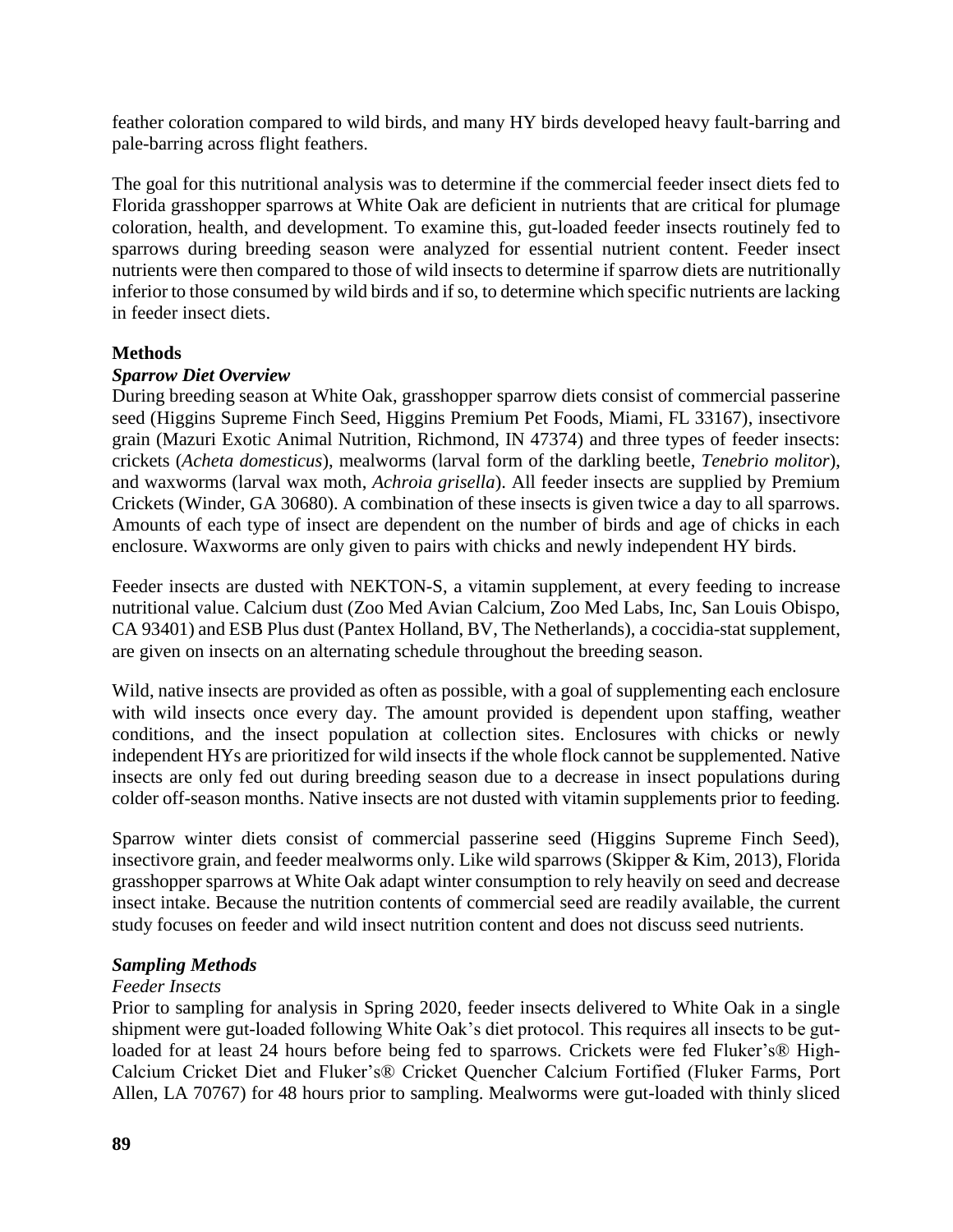sweet potato rounds for 24 hours prior to collection. Waxworms were gut-loaded with a "Gold Grub Mix" medium (A. Leiberman, personal communication) for 48 hours prior to sampling.

All feeder insects were housed identically to those fed to the sparrows and were collected by selecting a random subset of each type of insect from the larger population. One-hundred and thirty grams of gut-loaded crickets, 130g of mealworms, and 130g of waxworms were each sampled and frozen for two days prior to shipment for analysis. Insects were not dusted with any supplements prior to shipment.

## *Wild Insects*

Wild insects were captured using sweep nets at sites on White Oak's property that have been designated for wild insect collection for sparrow diets. These grassland sites typically have an abundant variety of wild arthropods and are free of pesticides and herbicides. Sweeping occurred across four days, with sampling lasting about 20 minutes across multiple frequented sweep sites. Captured insects were then frozen and sorted to remove foliage and other unwanted material. Insects were kept on ice during sorting to avoid thawing and re-freezing until samples could be sent out. Collection continued until 130g of native insects were obtained to be sent out for analysis.

## *Nutritional Analysis*

All samples were sent to MidWest Laboratories (Omaha, NE, 68007) for nutritional testing. All commercial feeder and wild insect samples were subjected to the same three analyses: vitamin-A content, including both retinol and beta-carotene, protein content, and amino acid panel content. These were selected based on these nutrients' critical roles in plumage health, coloration, and structure (Hill, 2003; Strivastava *et al*., 2011; Mendes-Pinto *et al.,* 2012).

## **Results and Discussion**

## *Vitamin A Content*

Total vitamin A (retinol and beta-carotene content combined) was higher in wild insects (14,055 IU/100 g) than in their commercially-raised counterparts. Gut-loaded mealworms had higher total vitamin A content  $(3,700 \text{ IU}/100 \text{ g} \beta$ -carotene) than gut-loaded crickets  $(650 \text{ IU}/100 \text{ g} \text{ retinol})$ . Feeder waxworms contained no detectable vitamin A. All vitamin A content reported as dry weight measurements (Table 1).

Wild insects had the highest levels of beta-carotenoids compared to all feeder insects. Retinols were low in all insect types, with only crickets containing more retinol than beta-carotene. Betacarotene was only present in wild insects and mealworms.

Sparrows, like all vertebrates, cannot synthesize vitamin A and its precursor,  $\beta$ -carotene, and as a result are reliant on dietary resources such as insects to obtain these nutrients (Perera & Yen, 2007). Given that vitamin A plays a critical role in integumentary coloration and health, including that of feathers (McGraw *et al.,* 2005), reproductive success, and immune function (Navarro *et al.,* 2010; Green & Fascetti, 2016), it is vital that birds' diet be rich in this essential nutrient. Although the optimal level of vitamin A for a Florida grasshopper sparrow is currently undefined, as most journals describe vitamin A levels necessary for household *Psittacines* (Stahl & Kronfield, 1998), it is clear the wild insects are the superior source of the vitamin. Our results are consistent with other studies that have found feeder insects to be insufficient in nutrients such as vitamin A and its precursors (Finke, 2002).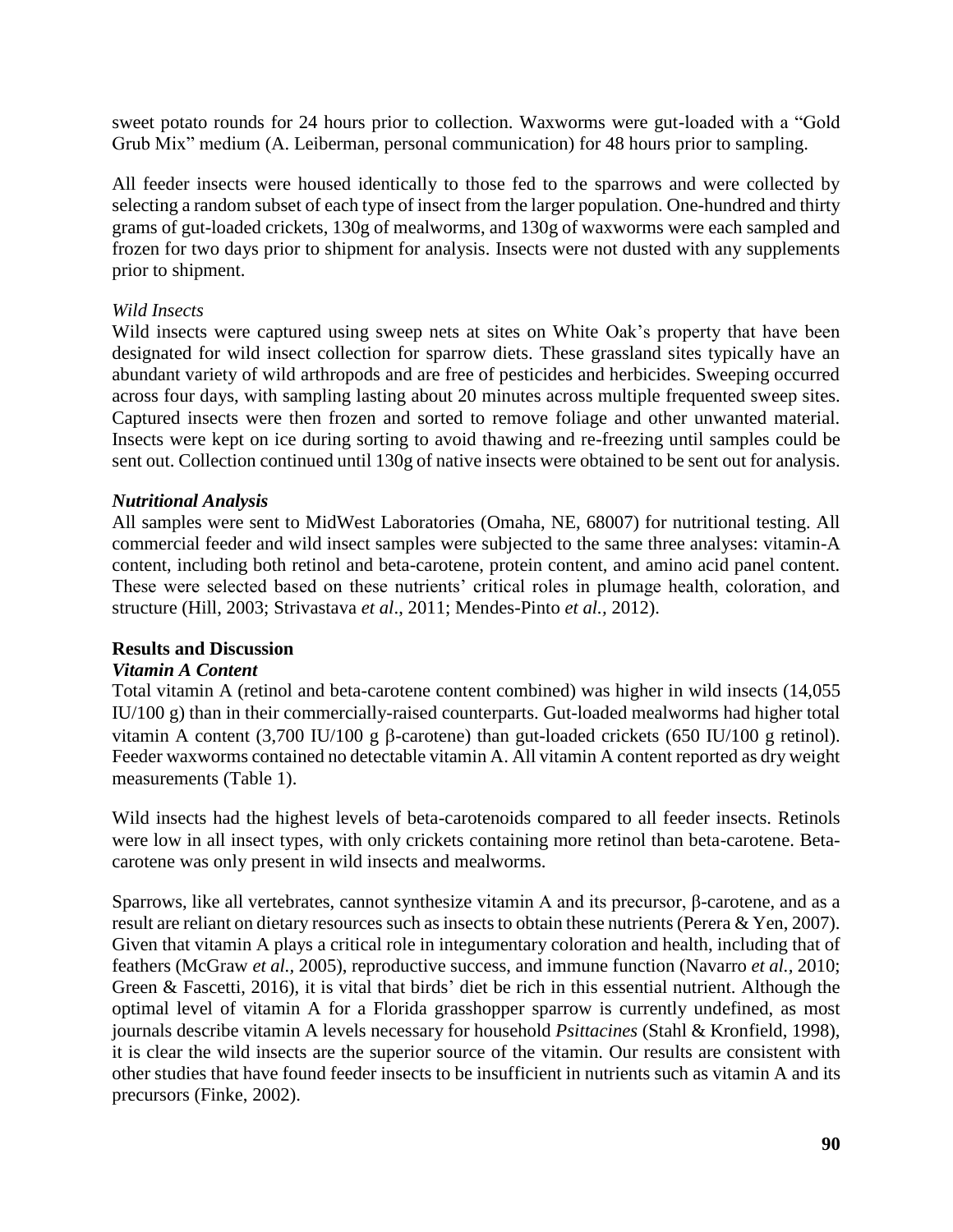## *Protein Content*

Crickets had the highest ratio of protein to water content (78%), followed by wild insects (68.9%). Moisture content and protein content were almost identical in both crickets and wild insects. Mealworms and waxworms both had noticeably lower protein content (52.3% and 48.1%, respectively) than crickets or wild insects.

Studies on chick growth in commercial Galliformes concluded that consuming an adequate percentage of protein is imperative for chick development, including feather development and feather structure (Leeson & Walsh, 2003). Although protein requirements for Florida grasshopper sparrows are not known, literature suggests passerines have a higher turnover rate of body proteins compared to non-passerines and require a high-protein diet for proper development (Allen & Hume, 2001).

## *Amino Acid Content*

Feeder crickets and wild insects had the highest dry weight percentages across all amino acids except tryptophan and serine (Table 2). Serine was most prevalent in waxworms, while tryptophan was highest in both mealworms and wild insects. Glutamic acid and alanine had the highest percentages across all four insect types, while tryptophan had the lowest dry weight percentages across all insect types. Sulphur-containing amino acids cystine and methionine were highest in feeder crickets and wild insects. Mealworms and waxworms contained similar dry-weight percentages of almost all eighteen amino acids.

Sulfur-containing amino acids (methionine and cystine), have critical implications in feather development. Lack of these amino acids can result in poor quality feathers and could lead to pale barring or fault barring in developing passerines (Murphy *et al.,* 1988; Kahn, 2005). Leucine and serine, amino acids essential in the protein Keratin, are highly involved in feather structure, specifically at the rachus (Strivastava *et al.,* 2011; Mendes-Pinto *et al.,* 2012), and could cause constitutional feather weakness if not present in adequate amounts. Aside from their structural significance, amino acids also combine with proteins and carotenoids in pigment-protein interactions, resulting in species-specific feather coloration and patterning (Mendes-Pinto *et al.*, 2012). The amino acid and protein levels in our current study are consistent with other studies that have analyzed feeder insect nutrition (Finke, 2002; Bednarov *et al.*, 2014).

# **Conclusions**

The current study found that feeder insects are deficient in essential levels of vitamin A and  $\beta$ carotene and are most likely insufficient without wild insect supplementation to provide adequate protein and amino acid content as well. As a result, the most obvious course of action to mitigate plumage abnormalities at White Oak is to increase the amount of wild insects fed to grasshopper sparrows. The availability of wild insects, however, can be limited by inclement weather and insect population density constraints.

One key adjustment in addition to prioritizing wild insects could be providing more vitamin A in the form of dusting commercial feeder insects with powdered supplements. While insect diets are already supplemented with NEKTON-S powder, alternatives, such as NEKTON-Gelb, are higher in carotenoids and may provide a better source of critical vitamins. A comparative study of plumage brightness and quality in Florida grasshopper sparrows at White Oak between birds given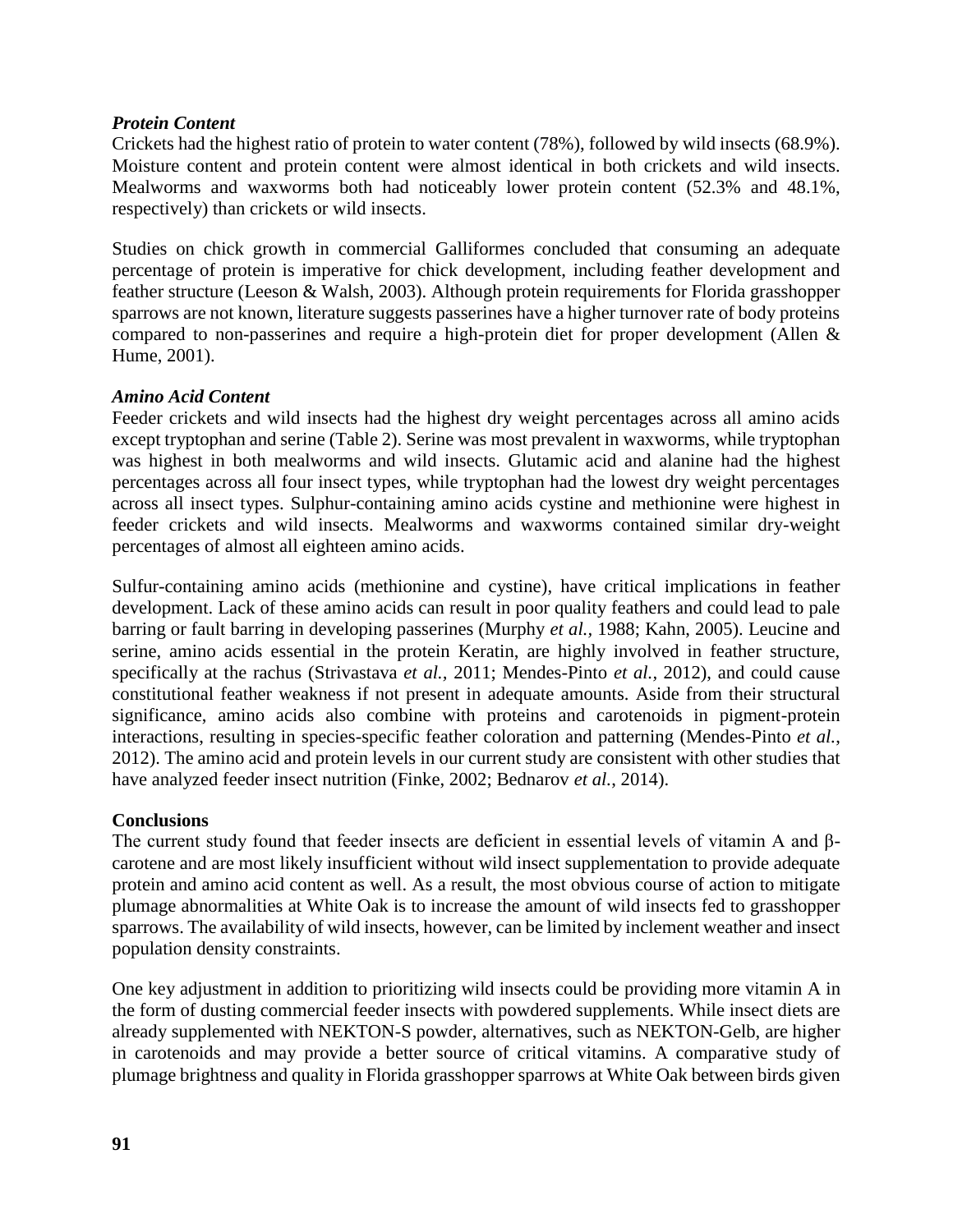NEKTON-S and NEKTON-Gelb is currently in progress (Crenshaw *et al*., manuscript in preparation).

#### **Acknowledgments**

Thank you US Fish and Wildlife Service, Fish and Wildlife Foundation of Florida, Florida Fish and Wildlife Conservation Commission, and White Oak Conservation for supporting the Florida grasshopper sparrow program and therefore this project. Thanks to all of the White Oak interns that helped make this project happen and who cared for the Florida grasshopper sparrow flock at White Oak. Thank you to the White Oak health team for their support. Thank you to Heidi Bissell for consultation and encouraging us to investigate Florida grasshopper sparrow diet and nutrition.

## **Literature Cited**

- Allen LR and Hume ID (2001) The maintenance nitrogen requirement of the Zebra Finch *Taeniopygia guttata*. *Physiol Biochem Zool* 74(3): 366-374.
- Bednarov M, Borkocovab M, and Komprdac T (2014) Purine derivate content and amino acid profile in larval stages of three edible insects. *J Sci Food Agric* 94(1): 71– 76.
- Crenshaw LC, Garlinger, RD, Parrott, RE, and Schumann, AG (In preparation) Comparing the plumage intensity of Florida grasshopper sparrows (*Ammodramus savannarum floridanus*) when given NEKTON-S or NEKTON-Gelb dietary supplement at White Oak Conservation.
- Finke MD (2002) Complete nutrient composition of commercially raised invertebrates used as food for insectivores. *Zoo Biol* 21(3): 269-285.
- Green AS and Fascetti AJ (2016) Meeting the Vitamin A requirement: The efficacy and importance of β-Carotene in animal species. *Sci World J* 2016: 22-42.
- Hill, GE (2003) Energetic constraints on expression of carotenoid-based plumage coloration. *J Avian Biol* 31(4): 559–566.
- Kahn CM (2005) The Merck veterinary manual. 9th edition. Whitehouse Station, New Jersey: Merck & Co.
- Leeson S and Walsh T (2003) Feathering in commercial poultry II. Factors influencing feather growth and feather loss. *Worlds Poult Sci J* 60(1): 52-63.
- McGraw KJ, Hill GE, Parker RS (2005) The physiological costs of being colourful: Nutritional control of carotenoid utilization in the American goldfinch, *Carduelis tristis*. *Anim Behav* 69(3): 653-660.
- Mendes-Pinto MM, Lafountain AM, Stoddard MC, Prum RO, Frank HA, and Bruno R (2012) Variation in carotenoid-protein interaction in bird feathers produces novel plumage coloration. *J R Soc Interface* 9(77): 3338-3350.
- Murphy ME, Miller BT, and King JR (1988) A structural comparison of fault bars with feather defects known to be nutritionally induced. *Can J Zool* 67(5): 1311-1317.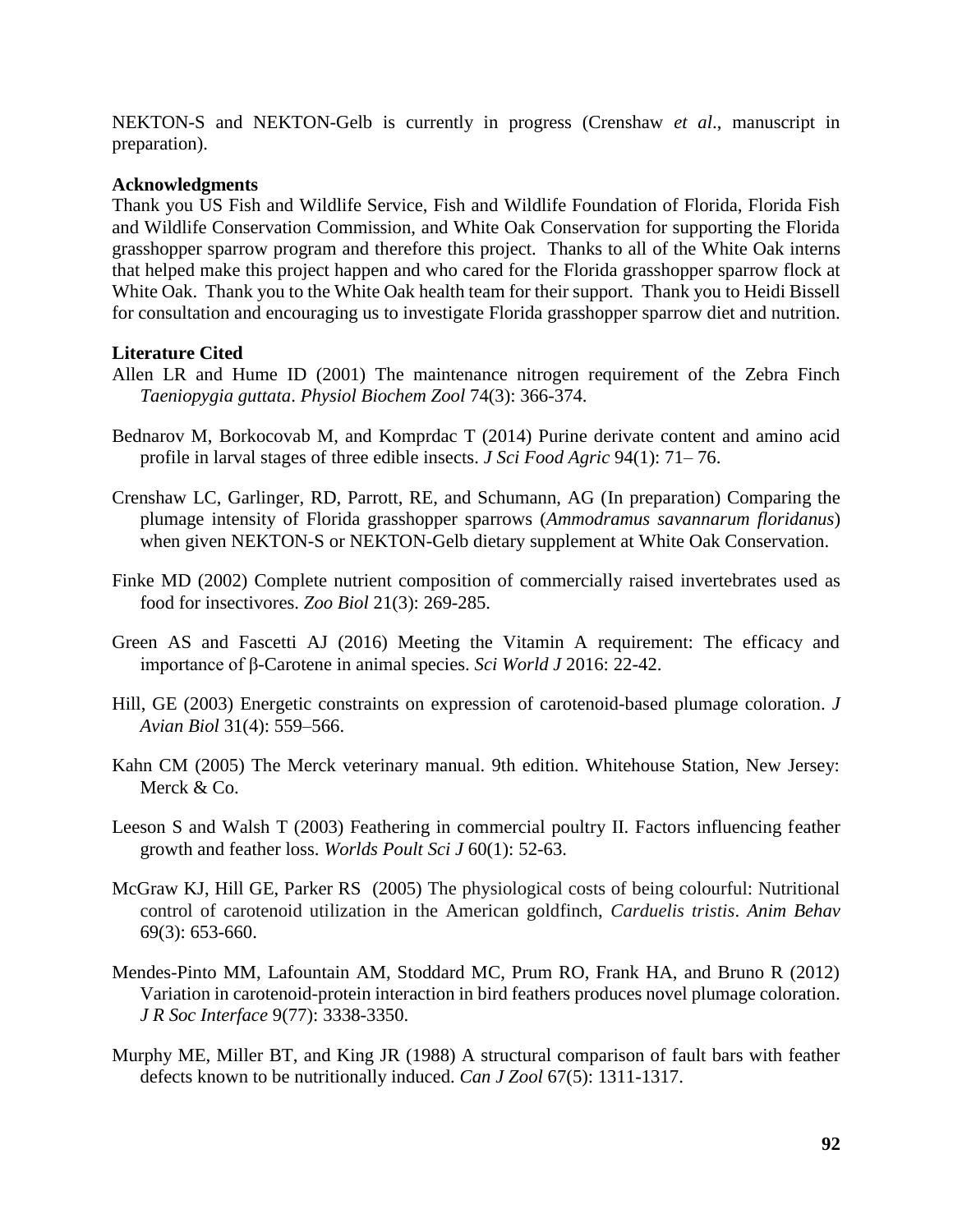- Navarro C, Perez-Contreras T, Aviles JM, Mcgraw KJ, and Soler JJ (2011). Beak colour reflects circulating carotenoid and vitamin A levels in spotless starlings (*Sturnus unicolor*). *Behav Ecol Sociobiol* 64(7): 1057-1067.
- Perera CO and Yen GM (2007) Functional properties of carotenoids in human health. *Int J Food Prop* 10(2): 201-230.
- Skipper BR and Kim, DH (2013) Provisioning rate, dietary composition, and prey selection of breeding bobolinks and grasshopper sparrows. *West N Am Nat* 73: 35–40.
- Srivastava A, Sharma A, and Suneetha V (2011) Feather waste biodegradation as as source of amino acids. *Eur J Exp Biol* 1(2): 56-63.
- Stahl S and Kronfield D (1998) Veterinary nutrition of large psittacines. *Semin Avian Exot Pet Med* 7(3): 128-134.